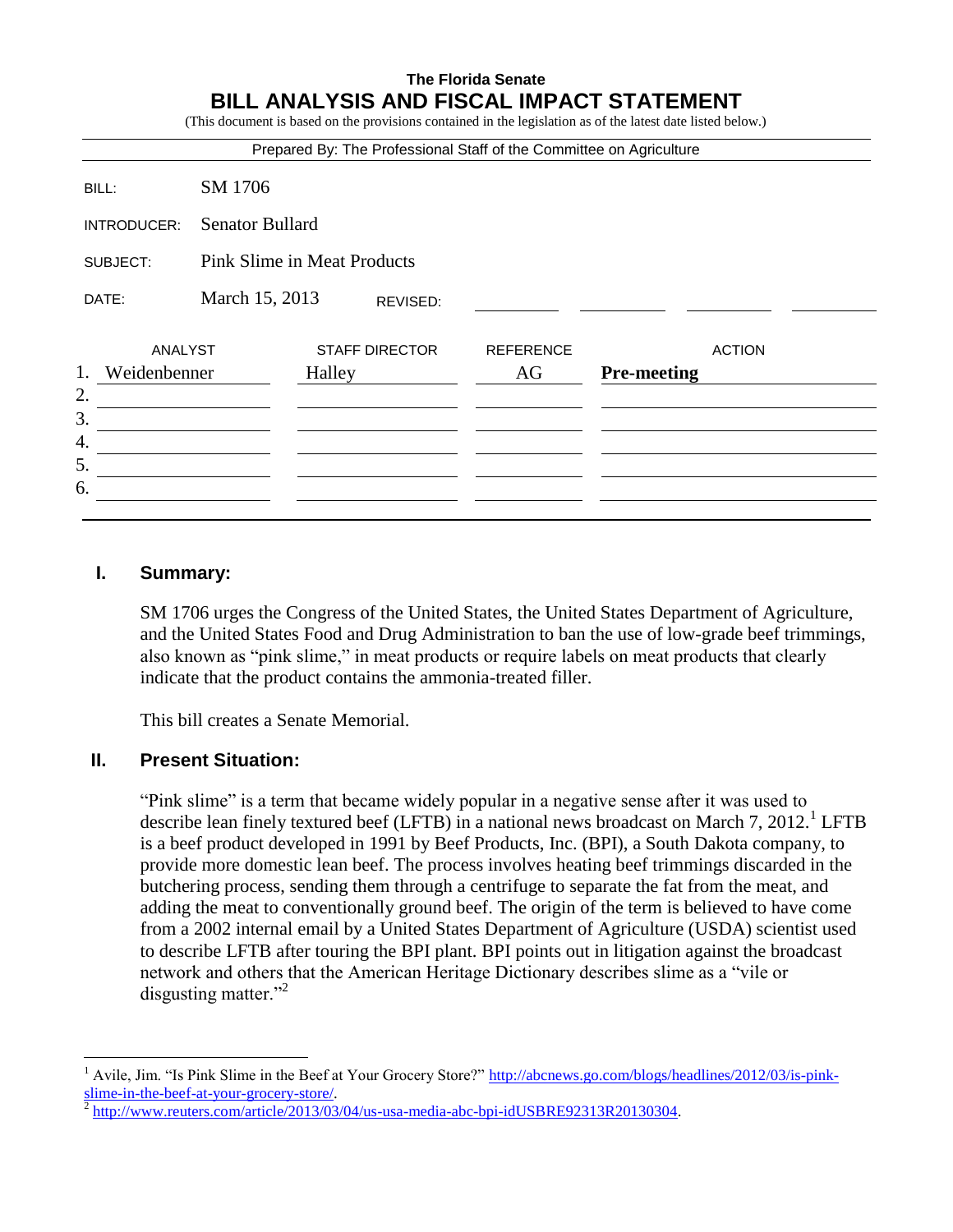The BPI process uses ammonium hydroxide to kill pathogens, primarily E. coli and salmonella. Ammonium hydroxide has been widely used in food processing for many years. USDA approved BPI's use of ammonium hydroxide as an antimicrobial intervention and determined then that it was a processing aid and not an ingredient and therefore did not have to be included on the food label for the product.<sup>3</sup> Shortly after the 2012 media barrage, two nutritionists at the Mayo Clinic wrote that the USDA considers the pink slime process safe enough to allow the resulting product to be added to ground beef without requiring disclosure on meat labels.<sup>4</sup> A May 12, 2012, editorial in the New York Times relates that consumer experts say that LFTB is safe, nutritious and relatively inexpensive and when mixed into ground beef, it lowers the average fat content. The editorial concluded by saying that industry and government should take the pink slime incident as a warning that Americans need to know more about the food they eat and the efforts being taken to ensure that it is safe<sup>5</sup> USDA issued a press release and affirmed that LFTB is a safe, nutritious product followed by a press conference on March 29, 2012, in which the Secretary of Agriculture affirmed the safety and benefits of LFTB but said the USDA had to listen to its customers.<sup>6</sup>

In April, 2012, USDA confirmed that some companies have asked to include LFTB labels on ground beef, and USDA has approved voluntary labeling.<sup>7</sup> H.R. 4346 was introduced on March 30, 2012 (112<sup>th</sup> Congress), to amend the Federal Meat Inspection Act to require that labels on packages of meat include a statement on whether the meat contains LFTB. $\mathrm{^{8}}$  That bill was not enacted into law and it has not been re-filed in the  $113<sup>th</sup>$  Congressional session at this time.

# **III. Effect of Proposed Changes:**

Senate Memorial 1706 provides a series of Whereas clauses that

- describe "pink slime" and its manufacturing process,
- name manufacturing companies that will no longer use pink slime,
- name grocery stores and fast food outlets that will no longer handle products containing pink slime,
- refer to USDA's new policy to allow schools participating in the United States National School Lunch Program to have an option not to purchase ground beef containing pink slime, and
- affirm that USDA does not require the labeling of beef products that contain pink slime.

The memorial urges the Congress of the United States, the United States Department of Agriculture, and the United States Food and Drug Administration to ban the use of low-grade

 $\overline{a}$ <sup>3</sup> Greene, Joel. "Lean Finely Textured Beef: The "Pink Slime" Controversy. Congressional Research Service. [http://www.fas.org/sgp/crs/misc/R42473.pdf.](http://www.fas.org/sgp/crs/misc/R42473.pdf)

<sup>4</sup> [http://www.mayoclinic.com/health/meat-news/MY02058.](http://www.mayoclinic.com/health/meat-news/MY02058) "Pink Slime and red meat – What's the takeaway?" by Jennifer Nelson, M.S., R.D. and Katherine Zeretsky, R.D.

<sup>&</sup>lt;sup>5</sup> [http://www.nytimes.com/2012/05/13/opinion/sunday/what-if-it-werent-called-pink-slime.html.](http://www.nytimes.com/2012/05/13/opinion/sunday/what-if-it-werent-called-pink-slime.html)

<sup>6</sup> Greene, Joel. "Lean Finely Textured Beef.

<sup>7</sup> Ibid.

<sup>&</sup>lt;sup>8</sup> [http://www.govtrack.us/congress/bills/112/hr4346.](http://www.govtrack.us/congress/bills/112/hr4346)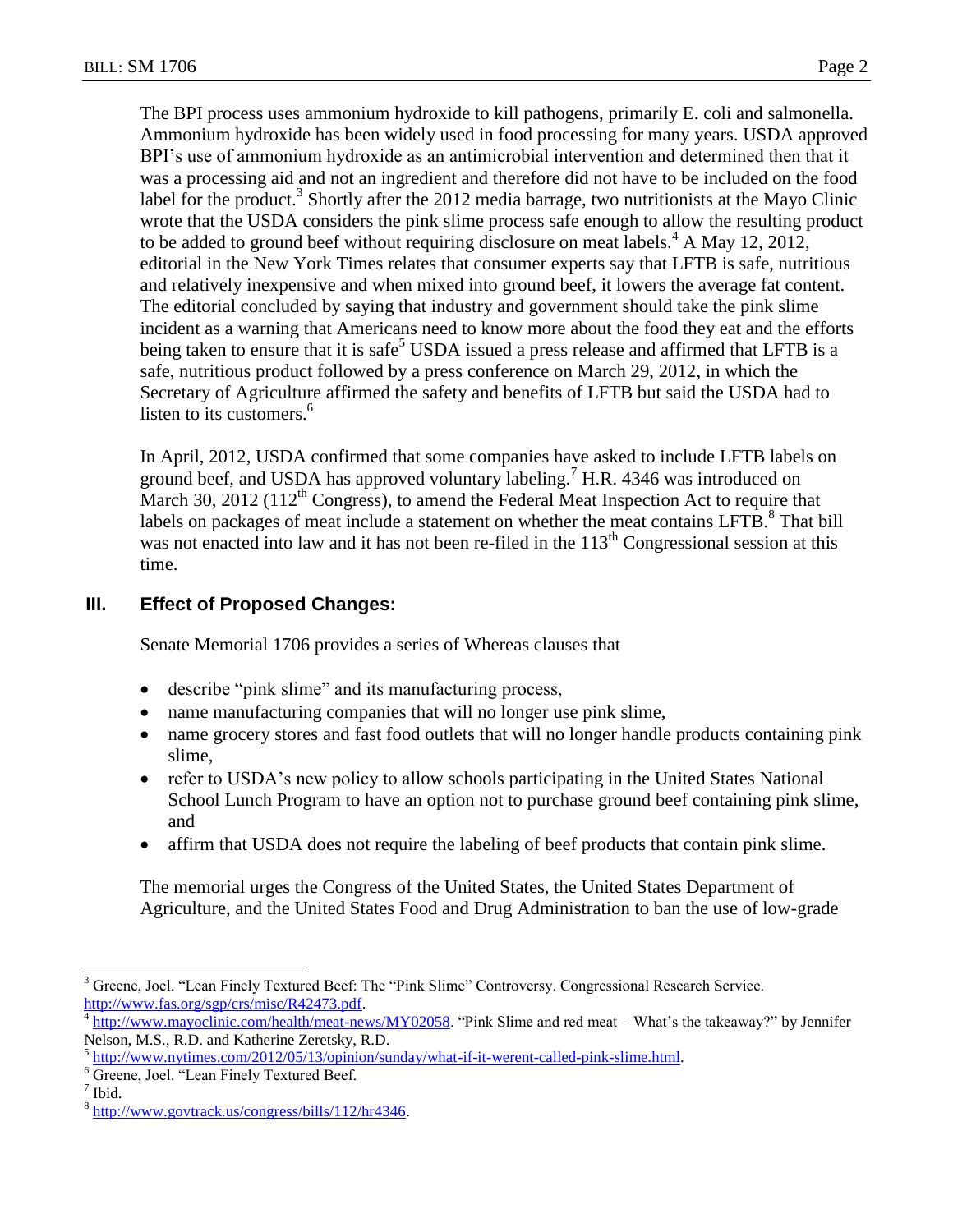beef trimmings, also known as "pink slime," in meat products or require labels on meat products that clearly indicate that the product contains the ammonia-treated filler.

Copies of the memorial will be dispatched to the President of the United States, to the President of the United States Senate, to the Speaker of the United States House of Representatives, and to each member of the Florida delegation to the United States Congress.

## **IV. Constitutional Issues:**

A. Municipality/County Mandates Restrictions:

None.

B. Public Records/Open Meetings Issues:

None.

C. Trust Funds Restrictions:

None.

## **V. Fiscal Impact Statement:**

A. Tax/Fee Issues:

None.

B. Private Sector Impact:

None.

C. Government Sector Impact:

None.

#### **VI. Technical Deficiencies:**

None.

#### **VII. Related Issues:**

None.

## **VIII. Additional Information:**

A. Committee Substitute – Statement of Substantial Changes: (Summarizing differences between the Committee Substitute and the prior version of the bill.)

None.